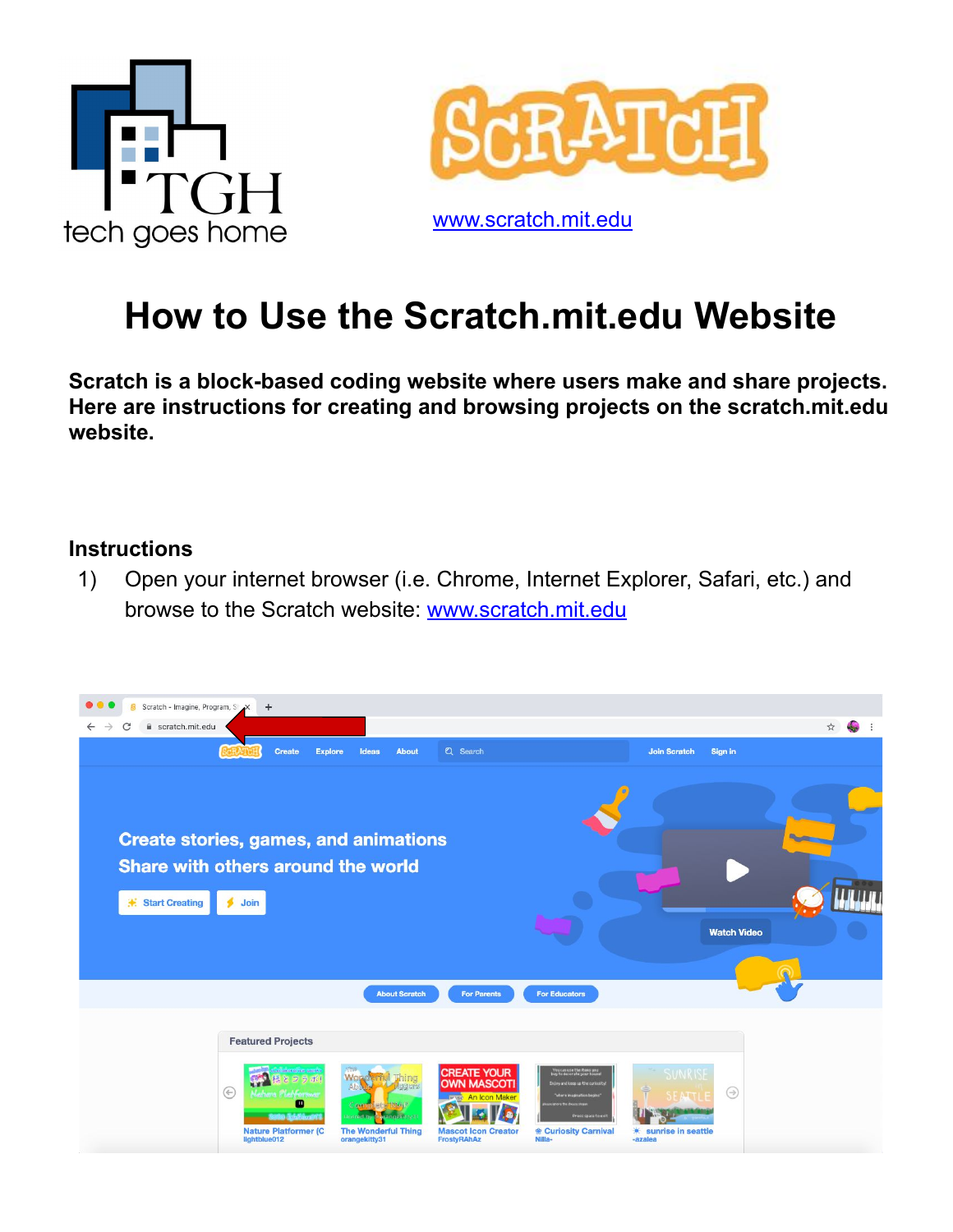2) Sign into your Scratch account by clicking 'Sign In'. If you do not have an account, click 'Join Scratch'



3) To create an account, follow the prompts and enter account information.

| $\bullet\bullet\bullet$<br>Scratch - Join Scratch<br>$x +$ |                                                        |                         |
|------------------------------------------------------------|--------------------------------------------------------|-------------------------|
| scratch.mit.edu/join<br>$\leftarrow$ $\rightarrow$<br>C    |                                                        | $\vec{x}$<br>49<br>- 11 |
| <b>SCRATCH</b>                                             |                                                        |                         |
|                                                            |                                                        |                         |
|                                                            | <b>Join Scratch</b>                                    |                         |
|                                                            | Create projects, share ideas, make friends. It's free! |                         |
|                                                            | Create a username                                      |                         |
|                                                            | Username<br>Don't use your real name                   |                         |
|                                                            | Create a password                                      |                         |
|                                                            | Password                                               |                         |
|                                                            | Type password again                                    |                         |
|                                                            | Show password<br>$\mathcal{L}$                         |                         |
|                                                            |                                                        |                         |
|                                                            | <b>Next</b>                                            |                         |
|                                                            |                                                        |                         |
|                                                            |                                                        |                         |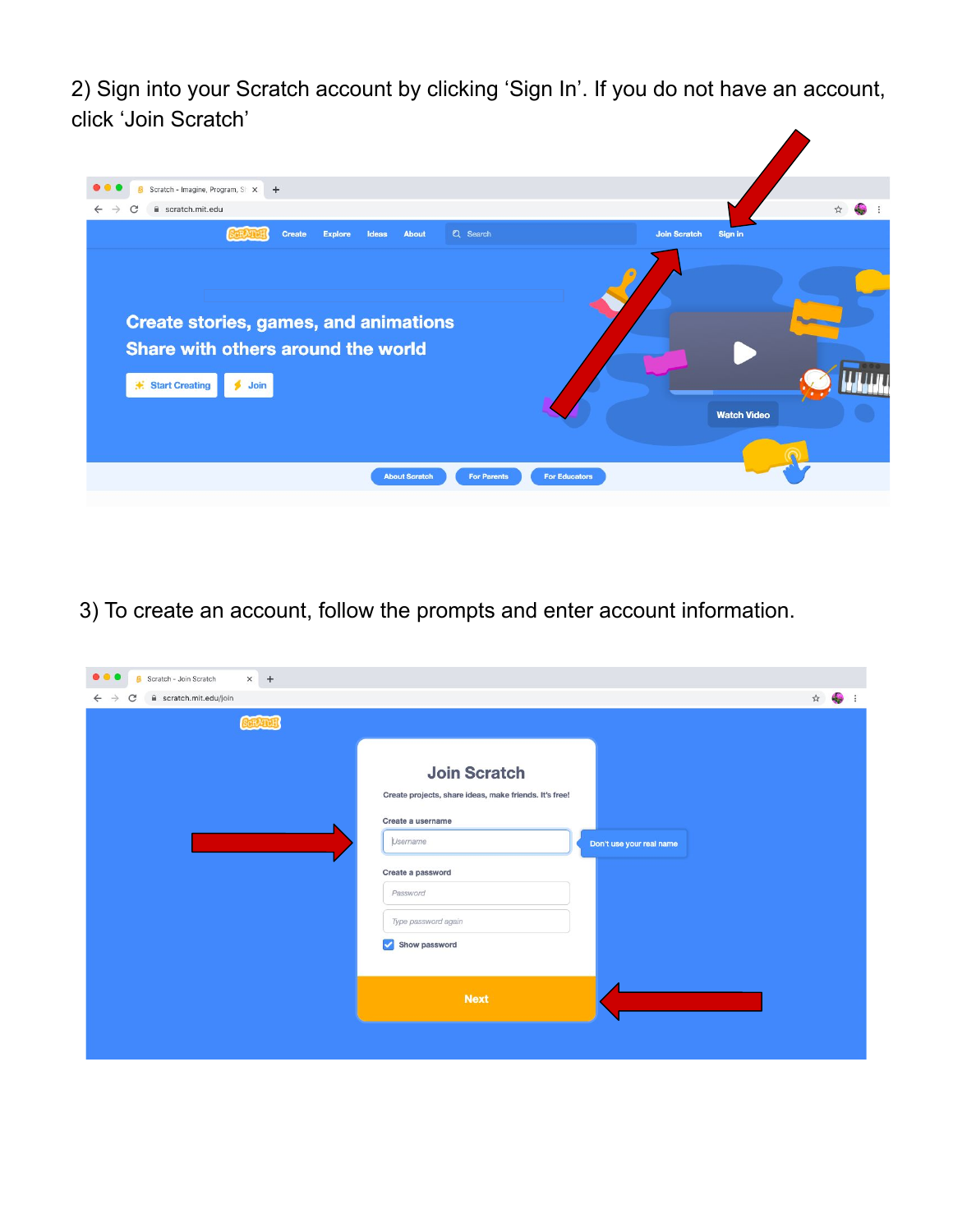4) To look at other projects, search via the search bar or click on a project on the home page.

| $\bullet \bullet \bullet \langle\;\; \rangle \quad \Box$ |                                                                                                                                                                     | Scratch.mit.edu                                                                                                            |                                                                                                                    | $\circ$                                                                                                                                                                                                       | $\mathbb{O}$ |
|----------------------------------------------------------|---------------------------------------------------------------------------------------------------------------------------------------------------------------------|----------------------------------------------------------------------------------------------------------------------------|--------------------------------------------------------------------------------------------------------------------|---------------------------------------------------------------------------------------------------------------------------------------------------------------------------------------------------------------|--------------|
|                                                          | Explore Ideas About<br>Create                                                                                                                                       | Q Search                                                                                                                   | $\boxtimes$<br>$\bigcirc$                                                                                          | $\lambda$ exampaccount $\sim$                                                                                                                                                                                 |              |
|                                                          | What's Happening?                                                                                                                                                   |                                                                                                                            | <b>Scratch News</b>                                                                                                | <b>View All</b>                                                                                                                                                                                               |              |
|                                                          | This is where you will see updates from Scratch<br>Check out some Scratchers you might                                                                              | follow<br><b>How</b>                                                                                                       | Wiki Wednesday!<br>Check out the new Wiki Wednesday forum<br>post, a news series highlighting the<br>Scratch Wiki! |                                                                                                                                                                                                               |              |
|                                                          |                                                                                                                                                                     | 触                                                                                                                          | <b>Scratch Month Week 4!</b><br>The last week of Scratch Month has<br>started! See here for more information       |                                                                                                                                                                                                               |              |
|                                                          |                                                                                                                                                                     | 鹩                                                                                                                          | <b>Paint Editor Update!</b><br>We have an update for you! See here for<br>more information                         |                                                                                                                                                                                                               |              |
|                                                          | <b>Featured Projects</b>                                                                                                                                            |                                                                                                                            |                                                                                                                    |                                                                                                                                                                                                               |              |
|                                                          | diu «<br><b>PA</b><br>$(\div)$<br>Habara Platfor<br>o<br><b>STATISTICS</b><br>*DIY* Pastel Pencils<br><b>Nature Platformer (C</b><br>GalaxyAnimeCat<br>lightblue012 | Wop<br>Committed of Right<br><b>Contract</b><br><b>Satur</b><br><b>The Wonderful Thing</b><br>FrostyRAhAz<br>orangekitty31 | <b>CREATE YOUR</b><br><b>OWN MASCOTI</b><br><b>An Icon Maker</b><br><b>Mascot Icon Creator</b><br>Nilla-           | You can use the items you<br>too to decorate your house!<br><b>Enjoy and keep up the curiosit</b><br>$\odot$<br><b>Tuhers inappartien begin</b><br><b>Dress space to sell</b><br><b> ® Curiosity Carnival</b> |              |
|                                                          | <b>Featured Studios</b>                                                                                                                                             |                                                                                                                            |                                                                                                                    |                                                                                                                                                                                                               |              |
|                                                          | Celebrate!<br>$\odot$<br>$\odot$<br>Celebrate (慶祝// 庆祝)<br><b>Chain Reaction</b>                                                                                    | -Night Time<br>Animals~<br>~Night Time Animals~                                                                            | 四<br><b>Boredom</b><br><b>Busters</b><br>e<br><b>Boredom Busters</b>                                               | $\frac{20}{4}$<br>$\odot$<br>v<br>$20 - sec$                                                                                                                                                                  |              |

5) To play/run the project, click the green flag.To stop it, press the stop sign. To look at the code for the project, click the 'See inside button.'

|                                                         | scratch.mit.edu | $\mathbb{C}$                                                                                                                                                                     | $\begin{array}{c c c c c} \hline \mathbb{A} & \mathbb{B} & \mathbb{B} \end{array}$ |
|---------------------------------------------------------|-----------------|----------------------------------------------------------------------------------------------------------------------------------------------------------------------------------|------------------------------------------------------------------------------------|
| Explore<br>Ideas<br>About<br>Create                     | Q Search        | $\boxtimes$<br>$\Box$<br><b>IS</b><br>exampaccount $\sim$                                                                                                                        |                                                                                    |
| <b>Flappy Bird</b><br>by kingliam3                      |                 | 6 Remix<br>(5 See inside                                                                                                                                                         |                                                                                    |
|                                                         | $\frac{1}{2}$   | <b>Instructions</b>                                                                                                                                                              |                                                                                    |
|                                                         |                 | Based on the popular game that was number 1 in the app<br>store!                                                                                                                 |                                                                                    |
| <b>Normal</b><br><b>Score</b><br>Dag                    |                 | Instructions:<br>- Press the [Spacebar] or Click to flap your wings.<br>- Avoid the Obstacles                                                                                    |                                                                                    |
|                                                         |                 | <b>Notes and Credits</b>                                                                                                                                                         |                                                                                    |
| le continue<br>acabar,<br>4,<br>afh afh afh afh afh afh |                 | Achievements<br>- 10+ Million views at Plonga.com<br>- 1st on google (Searching: Flappy Bird Online)<br>- 3rd on google (Searching: Flappy Bird)<br>- Top Remixed<br>- Top Loved |                                                                                    |
| ◯ 5892<br>◯ 1385944<br>11039<br>17<br>8875              |                 | + Add to Studio<br>$\delta^0$ Copy Link<br>@ Jan 31, 2014<br>! Report                                                                                                            |                                                                                    |
|                                                         |                 | Remiyee<br><b>Messinii</b>                                                                                                                                                       |                                                                                    |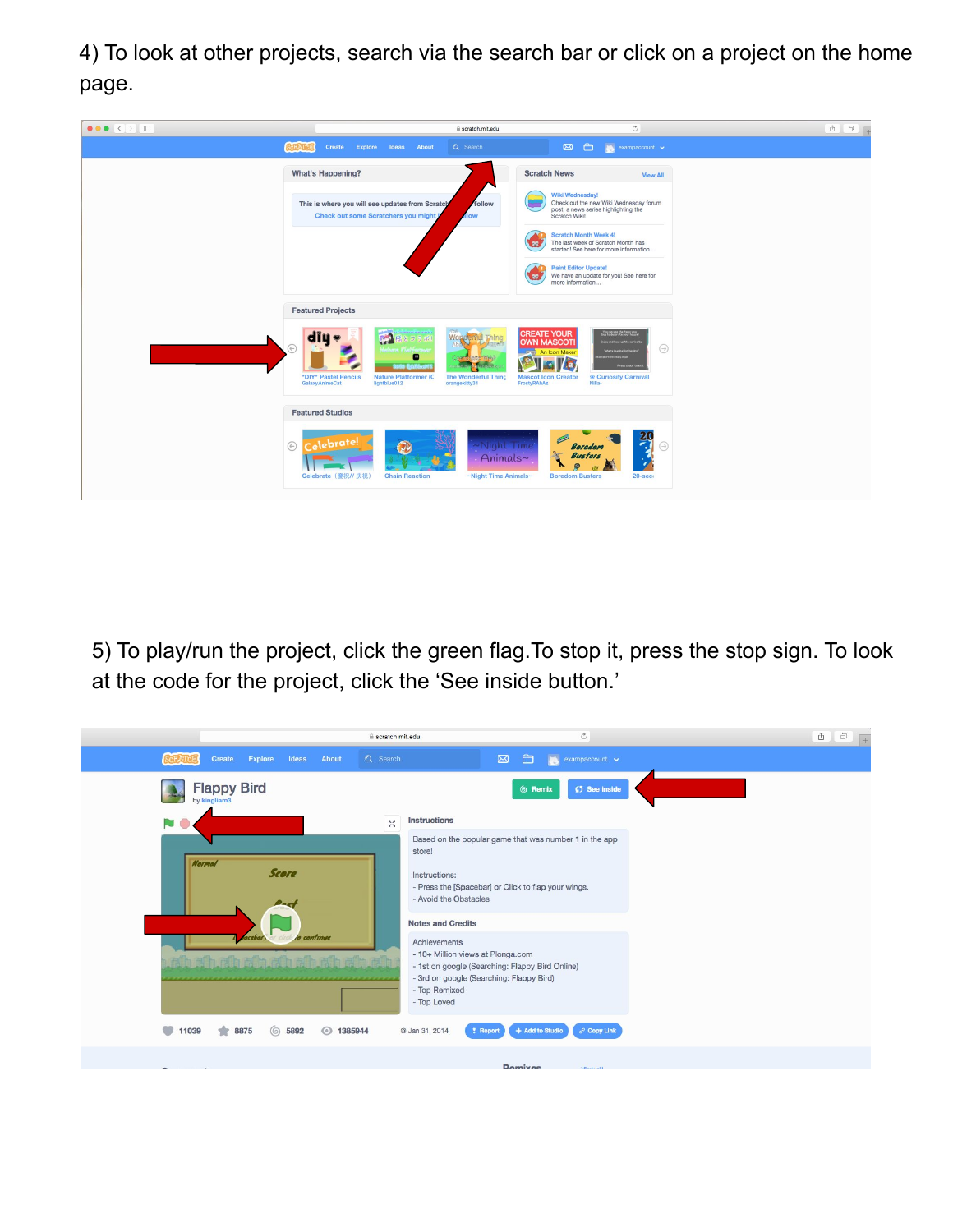4) To return to the home page, click the Scratch logo in the top left corner.

|                                                                      | scratch.mit.edu | $\circ$                                                                                                                                                                          | <b>A</b><br>$\Box$ |
|----------------------------------------------------------------------|-----------------|----------------------------------------------------------------------------------------------------------------------------------------------------------------------------------|--------------------|
|                                                                      | Q Search        | $\Box$<br>$\boxtimes$<br>$\sim$ exampaccount $\sim$                                                                                                                              |                    |
| <b>Flappy Bird</b><br>by kingliam3                                   |                 | <b>(5</b> See inside<br>6 Remix                                                                                                                                                  |                    |
| NO.                                                                  | $\mathcal{U}$   | Instructions                                                                                                                                                                     |                    |
| <b>Normal</b><br><b>Score</b>                                        |                 | Based on the popular game that was number 1 in the app<br>store!                                                                                                                 |                    |
| $D - c$                                                              |                 | Instructions:<br>- Press the [Spacebar] or Click to flap your wings.<br>- Avoid the Obstacles                                                                                    |                    |
|                                                                      |                 | <b>Notes and Credits</b>                                                                                                                                                         |                    |
| [Spacebar <sub>3</sub><br>lo continue<br>that a shaft af af af af af |                 | Achievements<br>- 10+ Million views at Plonga.com<br>- 1st on google (Searching: Flappy Bird Online)<br>- 3rd on google (Searching: Flappy Bird)<br>- Top Remixed<br>- Top Loved |                    |
| 8875<br>◎ 5892<br>◯ 1385944<br>11039                                 |                 | $\delta^0$ Copy Link<br>+ Add to Studio<br>@ Jan 31, 2014<br>? Report                                                                                                            |                    |
| -                                                                    |                 | Remiyee<br><b>Mourall</b>                                                                                                                                                        |                    |

5) Press 'Create' to create a project.

| scratch.mit.edu                                        | $\circlearrowright$<br>$+$                                                                                                                                                                                   |
|--------------------------------------------------------|--------------------------------------------------------------------------------------------------------------------------------------------------------------------------------------------------------------|
| Create<br>earch                                        | $\Box$<br>$\boxtimes$<br>$\bullet$ exampaccount $\bullet$                                                                                                                                                    |
| <b>Flappy Bird</b><br>by kingliam3                     | (5 See inside<br>© Remix                                                                                                                                                                                     |
| $\mathcal{U}$<br>NO.                                   | <b>Instructions</b>                                                                                                                                                                                          |
| <b>Normal</b><br><b>Score</b><br>$\mathbf{p}_{\alpha}$ | Based on the popular game that was number 1 in the app<br>store!<br>Instructions:<br>- Press the [Spacebar] or Click to flap your wings.<br>- Avoid the Obstacles                                            |
| [Spacebar] or click<br>lo continue                     | <b>Notes and Credits</b><br>Achievements<br>- 10+ Million views at Plonga.com<br>- 1st on google (Searching: Flappy Bird Online)<br>- 3rd on google (Searching: Flappy Bird)<br>- Top Remixed<br>- Top Loved |
| ◎ 5892<br>$\rightarrow$<br>◯ 1385944<br>11039<br>8875  | 8 <sup>0</sup> Copy Link<br>+ Add to Studio<br>@ Jan 31, 2014<br>? Report                                                                                                                                    |
|                                                        | Remiyes<br><b>Maurall</b>                                                                                                                                                                                    |

6) View tutorials on how to make a project by clicking 'Tutorials'.

|                 | <b>S</b> Untitled-2 on Scratch                                                                                 | $\times$ +           |            |  |  |              |  |                     |  |  |  |                   |                     |                            |
|-----------------|----------------------------------------------------------------------------------------------------------------|----------------------|------------|--|--|--------------|--|---------------------|--|--|--|-------------------|---------------------|----------------------------|
|                 | ■ scratch.mit.edu/projects/400585610/editor<br>G                                                               |                      |            |  |  |              |  |                     |  |  |  |                   |                     | ☆                          |
|                 | $\bigoplus$ -<br>File<br>Edit                                                                                  | <b>W</b> : Tutorials | Untitled-2 |  |  | <b>Share</b> |  | 65 See Project Page |  |  |  |                   | 白                   | $exampaccount \rightarrow$ |
| <b>SET</b> Code | $\sqrt{\phantom{a}}$ Costumes<br>$\left \psi\right\rangle$ Soung                                               |                      |            |  |  |              |  |                     |  |  |  | <b>NO</b>         |                     |                            |
| Motion          | Motion                                                                                                         |                      |            |  |  |              |  |                     |  |  |  |                   |                     |                            |
| Looks           | 10 <sup>1</sup><br>steps<br>mave                                                                               |                      |            |  |  |              |  |                     |  |  |  |                   |                     |                            |
| Sound           | 15 degrees<br>turn                                                                                             |                      |            |  |  |              |  |                     |  |  |  |                   |                     |                            |
| C               | 15 degree                                                                                                      |                      |            |  |  |              |  |                     |  |  |  |                   |                     |                            |
| Events          |                                                                                                                |                      |            |  |  |              |  |                     |  |  |  |                   |                     |                            |
| Control         | go to random position +                                                                                        |                      |            |  |  |              |  |                     |  |  |  |                   |                     |                            |
| Sensing         | $\circ$<br>go to x: 0                                                                                          |                      |            |  |  |              |  |                     |  |  |  |                   |                     |                            |
| Operators       | secs to random position =<br>olide                                                                             |                      |            |  |  |              |  |                     |  |  |  |                   |                     |                            |
| Variables       | glide $\begin{pmatrix} 1 \\ 1 \end{pmatrix}$ secs to x: $\begin{pmatrix} 0 \\ 1 \end{pmatrix}$<br>$\leftarrow$ |                      |            |  |  |              |  |                     |  |  |  |                   |                     |                            |
| My Blocks       |                                                                                                                |                      |            |  |  |              |  |                     |  |  |  | Sprite<br>Sprite1 | $\leftrightarrow x$ | Stage                      |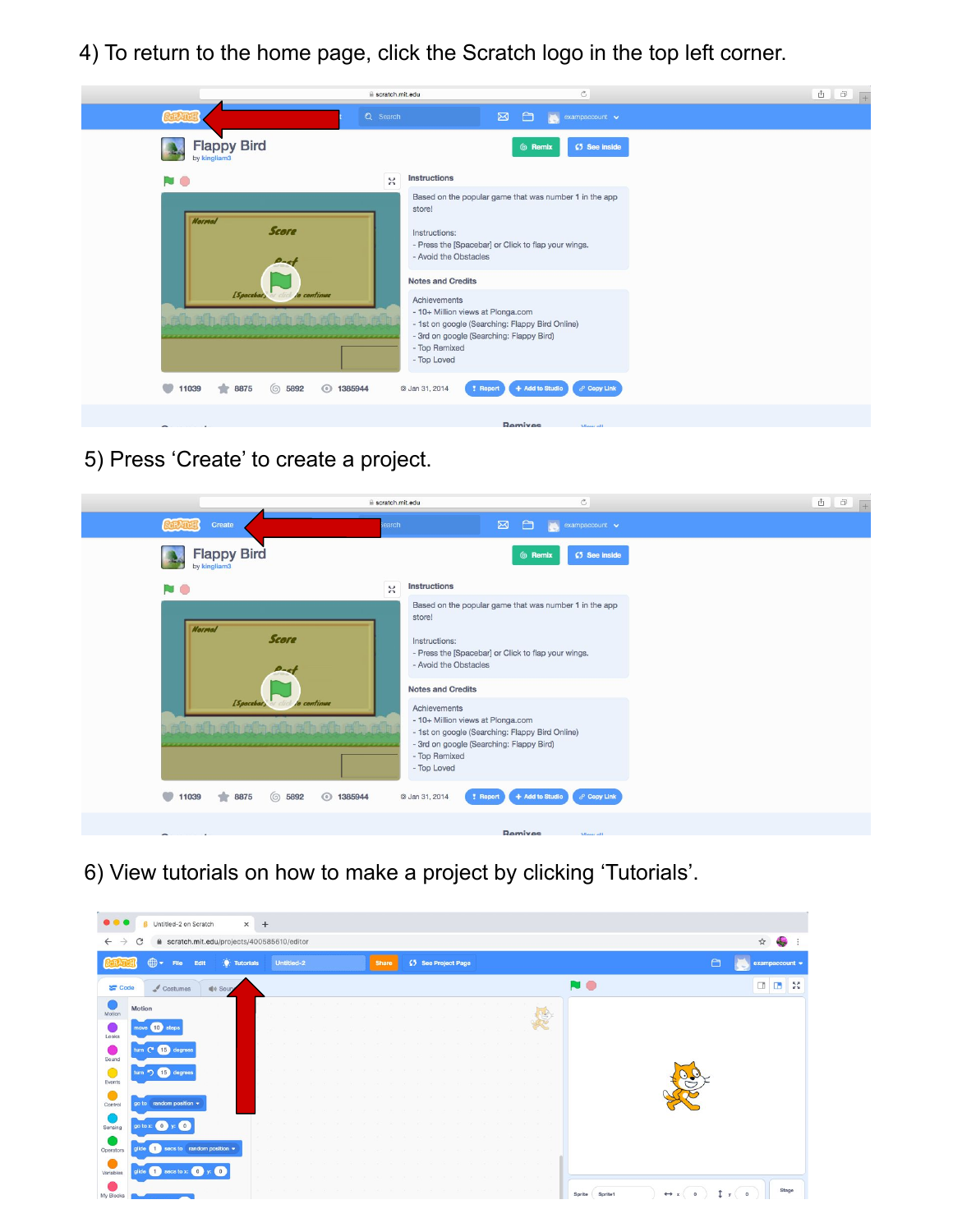7) After you have verified your account through your email, you can share your project for other Scratch users to see by pressing the orange 'Share' button.



8) To view your projects, click on your profile in the top right corner. Then press 'My stuff'.